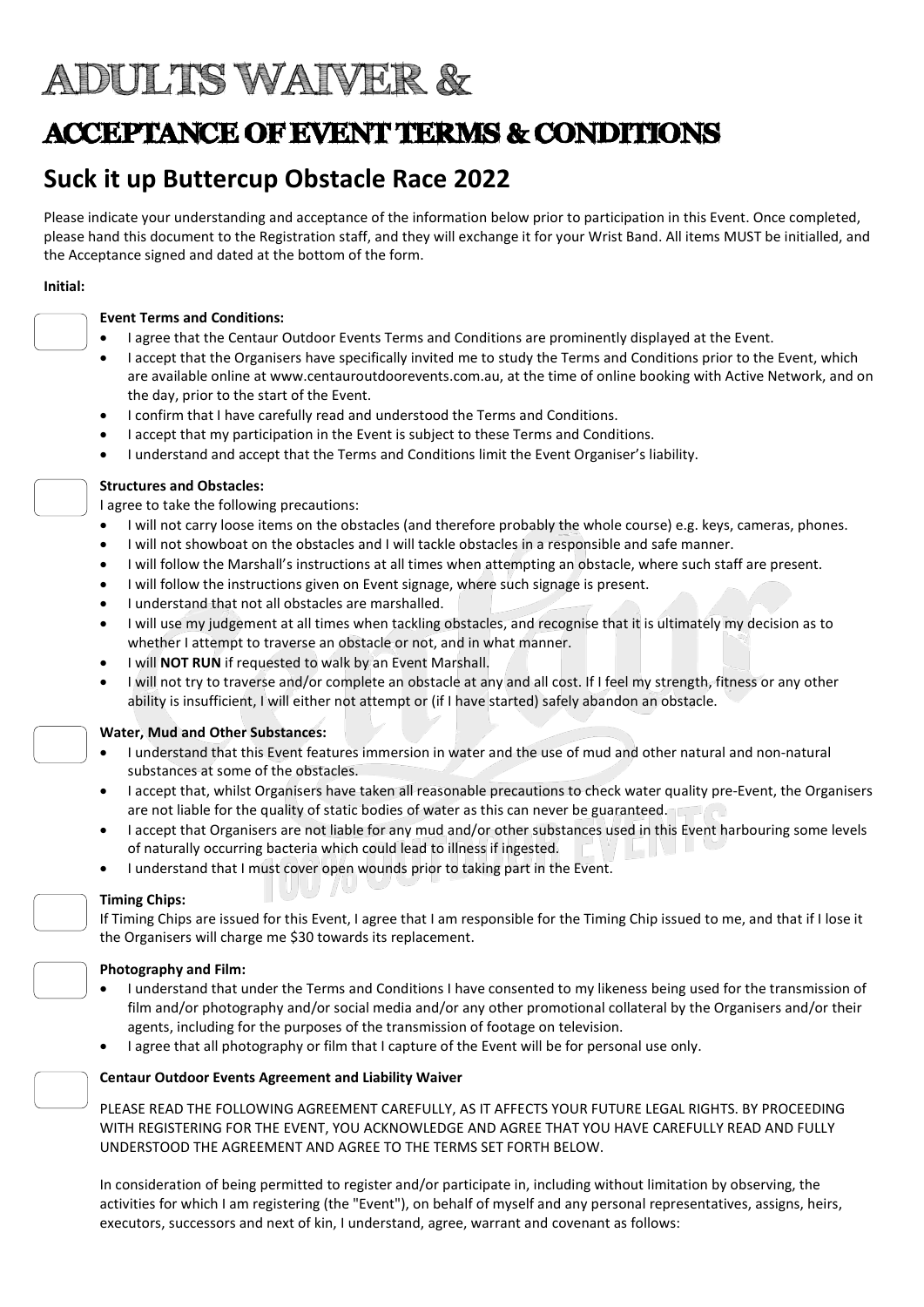#### Page 2 of 3

1. Authority to Register and/or to Act as Agent. I represent and warrant to Centaur Outdoor Events that I have full legal authority to complete the registration for the Event, including this Agreement and Waiver, on behalf of myself and/or any party for whom I am registering (the "Registered Parties"), including full authority to make use of the credit or debit card to which registration fees will be charged. As used in this Agreement and Waiver, Centaur Outdoor Events refers to Centaur Outdoor Events Pty Limited and any and all subsidiaries, affiliated entities, or entities that control or are controlled by Centaur Outdoor Events singly or together and its and each of their officers, employees, contractors, subcontractors and agents and each of their agents, representatives, successors and assigns.

2. Assumption of Risk. In consideration of the acceptance of my registration and participation in the Event, I assume full and complete risk and responsibility for any injury or accident which may occur during the Event, while I am on the premises of the Event, or while I am travelling to or from the Event. I understand and acknowledge that participating in the Event is a dangerous activity. I acknowledge and agree that the Event may be held over public roads and facilities open to the public during the Event and upon which hazards are to be expected. The Event may involve (but not limited to) onroad, off-road, sand, rough and/or loose surfaces, sometimes slippery surfaces, and a water course. There may be unmarked trip hazards and dangerous uneven tracks. I am aware of the hazards involved and acknowledge that there is always risk of injury (including permanent injury, mental injury, paralysis and death) and damage to me and my property. The hazards include, but are not limited to remoteness from assistance or medical aid, the nature of the Event including vehicle, pedestrian, and water traffic and hazards, actions of participants and spectators, weather conditions, hypothermia and heat exhaustion, condition or suitability of participant's equipment. In my judgment I have sufficient competence, experience and equipment to participate in this activity in a manner safe to myself and others.

3. I certify that I am physically fit and that I have sufficiently trained for participation in the Event and have not been advised otherwise by a qualified medical person that I cannot participate in the Event and that I have been given the opportunity by the organiser to attend a pre-Event briefing session.

4. In consideration of being allowed to participate in the Event, I (on my own behalf and on behalf of my executors, administrators, heirs, next of kin, successors and assigns):

a. WAIVE, RELEASE AND DISCHARGE from any and all liability for death, disability, personal injury, property damage, property theft and all other risks, claims or actions of any kind (including breach of contract, acts of negligence to the fullest extent permitted by law) whatsoever and however occurring, together with any legal fees incurred as a result of any such claim whether it is valid or not, which I at any time had or have as a result of or in connection with, directly or indirectly, my participation in and my travelling to and from the Event the following person or entities: Centaur Outdoor Events, Event sponsors, volunteers, community organisations, all State, Federal and Local Government authorities in which the Event may be staged and the owners, licensees or occupiers of any property upon which I enter and their (its) respective officers, directors, employees, independent contractors, sponsors, representatives, agents, members and volunteers, including medical and paramedical personal appointed for the Event;

b. INDEMNIFY AND HOLD HARMLESS the persons or entities mentioned in paragraph 4(a) from any and all liabilities, claims or actions (including negligence) whatever or however caused arising as a result of or in connection with, directly or indirectly, my participation in and travelling to and from the Event, including any claim by my (or my team's) support crew or any person assisting me or my team;

5. I acknowledge that I am responsible for my personal possessions and equipment during the Event.

6. I understand and agree that in the first instance I am responsible for the provision of first aid to myself and those around me. As a competitor or support crew I am responsible for my timely removal from the course to a medical facility. I give my consent to receive any first aid and medical treatment which may be deemed advisable in the event accident, injury and/or illness as a result of my involvement in the Event.

7. I certify that the medical information supplied by me on the entry form is true and I consent to and authorise that information to be provided to any medical practitioner, ambulance officer or any person involved or associated with any medical treatment or assistance that may be given to me as a result of my participation in the Event, regardless of whether the treatment is given.

8. I agree to allow my photograph, video, multimedia or film likeness and or name to be used for any legitimate purpose by Centaur Outdoor Events, its sponsors or assigns without payment or compensation.

9. I am responsible for my personal accident insurance and ambulance cover.

10. I acknowledge that the organisers reserve the right to alter the advertised course if conditions warrant. I agree that the organisers reserve the right to cancel the Event due to weather conditions, natural disaster, acts of god, terrorism, war or any other reason so deemed by the organisers, and that my entry fee will be non-refundable.

11. If conditions warrant the cancellation or postponement of the Event, no refunds will be issued.

12. I agree to abide by the Event rules and directions of officials and I understand that my entry may be voided if through my actions or behaviour, in the opinion of the organisers, I break any of the rules or I bring the Event into disrepute. I further understand that the organisers reserve the right to reject any entry without having to justify their actions.

13. Applicable Law; Consent to Jurisdiction. I agree that the statutes and laws of the States and Territories of Australian and New Zealand, without regard to the conflict of laws principles thereof, will apply to all matters relating to this Agreement and Waiver. I irrevocably consent that exclusive jurisdiction for any dispute with Centaur Outdoor Events relating to this